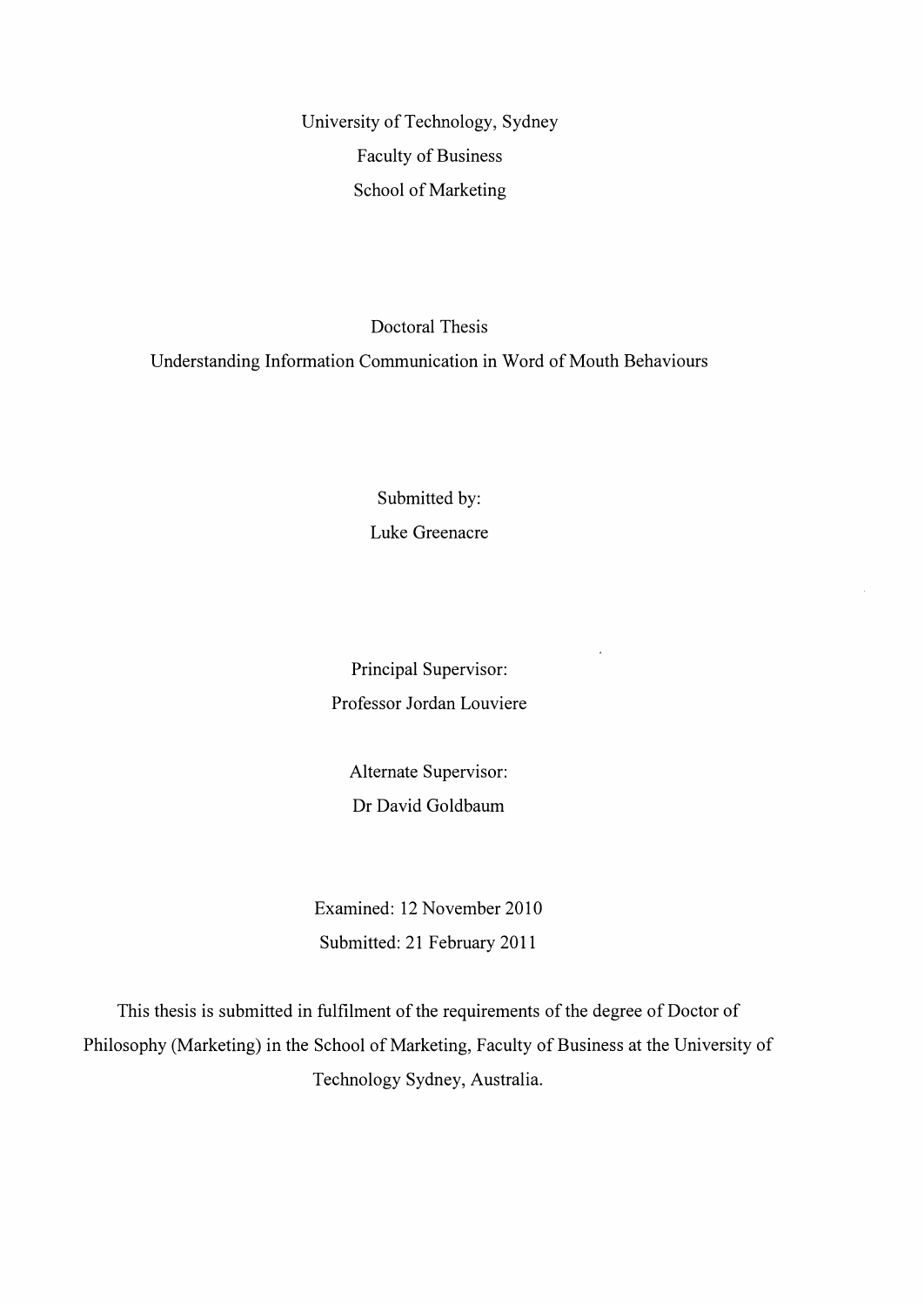## **CERTIFICATE OF AUTHORSHIP/ORIGINALITY**

I certify that the work in this thesis has not previously been submitted for a degree nor has it been submitted as part of requirements for a degree except as fully acknowledged within the text.

I also certify that the thesis has been written by me. Any help that I have received in my research work and the preparation of the thesis itself has been acknowledged. In addition, I certify that all information sources and literature used are indicated in the thesis.

VI.

Signature of Student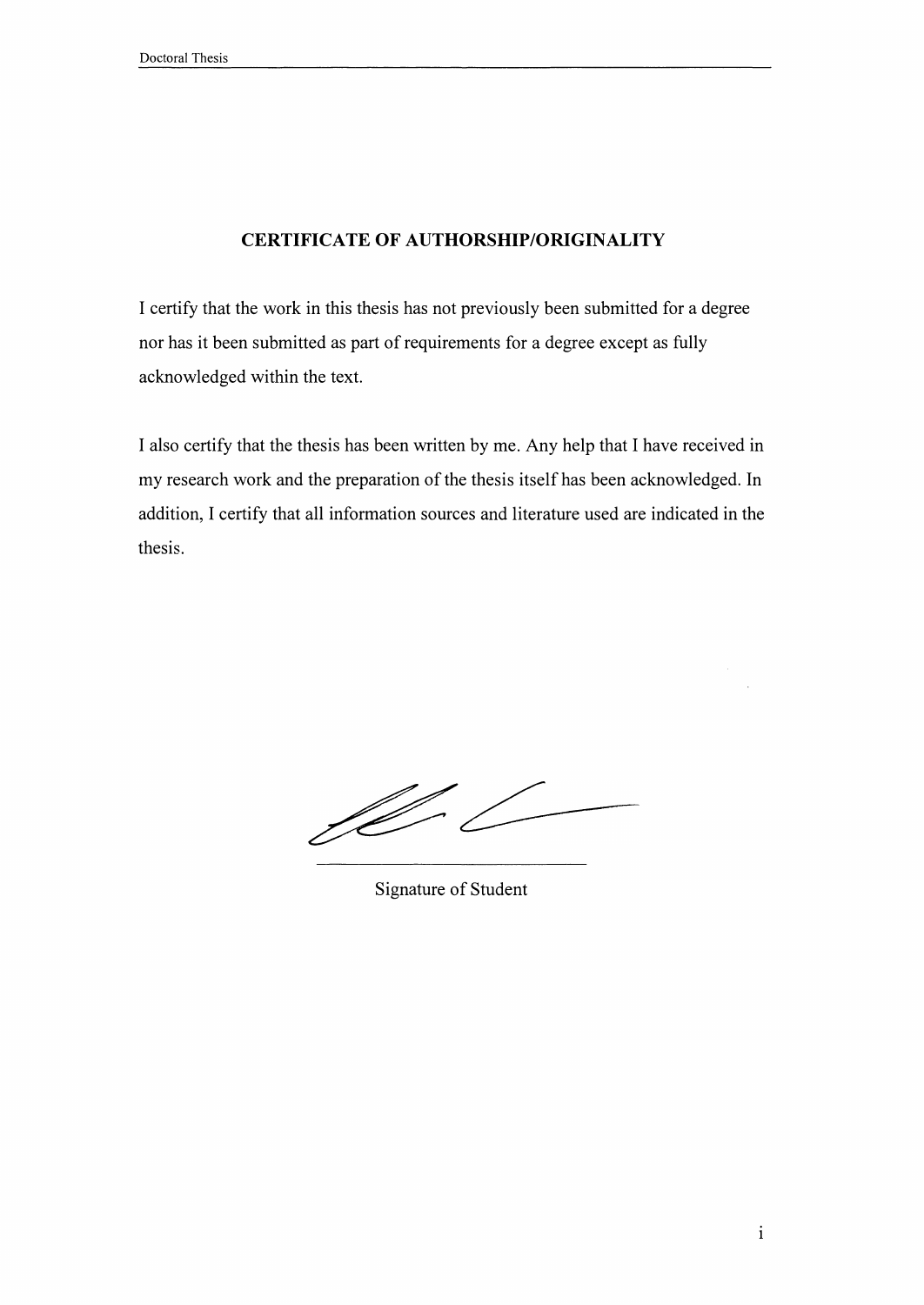## **Abstract**

Word of Mouth (hereafter, 'WOM') communication is one of the most pervasive and influential mediums consumers use to learn about products and services in markets (Alexandrov & Sherrell, 2006; Balter, 2008; Cotte, Coulter, & Moore, 2005; Grewal, Gotlieb, & Marmorstein, 1994; Whyte, 1954). Despite this acknowledgement little is known about the nature of the information that is typically communicated by WOM (Frenzen & Nakamoto, 1993). This research aims to provide this insight by examining a sender's decision to communicate by WOM.

Drawing on Random Utility Theory, a general model of WOM communication is proposed (Brown & Reingen, 1987; Louviere, Hensher, & Swait, 2000; Roloff, 1981; Thurstone, 1927). This model emphasises the sender of information as the controller of the flow of information in WOM networks. It accommodates the influence of context and the resulting motivations on the sender's choice of communication behaviour. At the heart of this model is the idea that a sender will choose to pursue rewards from a WOM exchange, thereby motivating them to participate. They will then choose behaviour that maximises the probability of obtaining these rewards. This allows the linking of the literature regarding motivation and behaviour in WOM communication.

This model was proposed within a choice based experimental framework. The advantage of using such a framework is that it allows precise measurement of individual level behaviours. The outputs of the models from this are also the probabilities of specific communication behaviours. These outputs are able to be used as inputs in systems and network based models of aggregate level WOM phenomenon. This offers one of the first methodological approaches to link the individual and aggregate level aspects of the WOM literature.

ii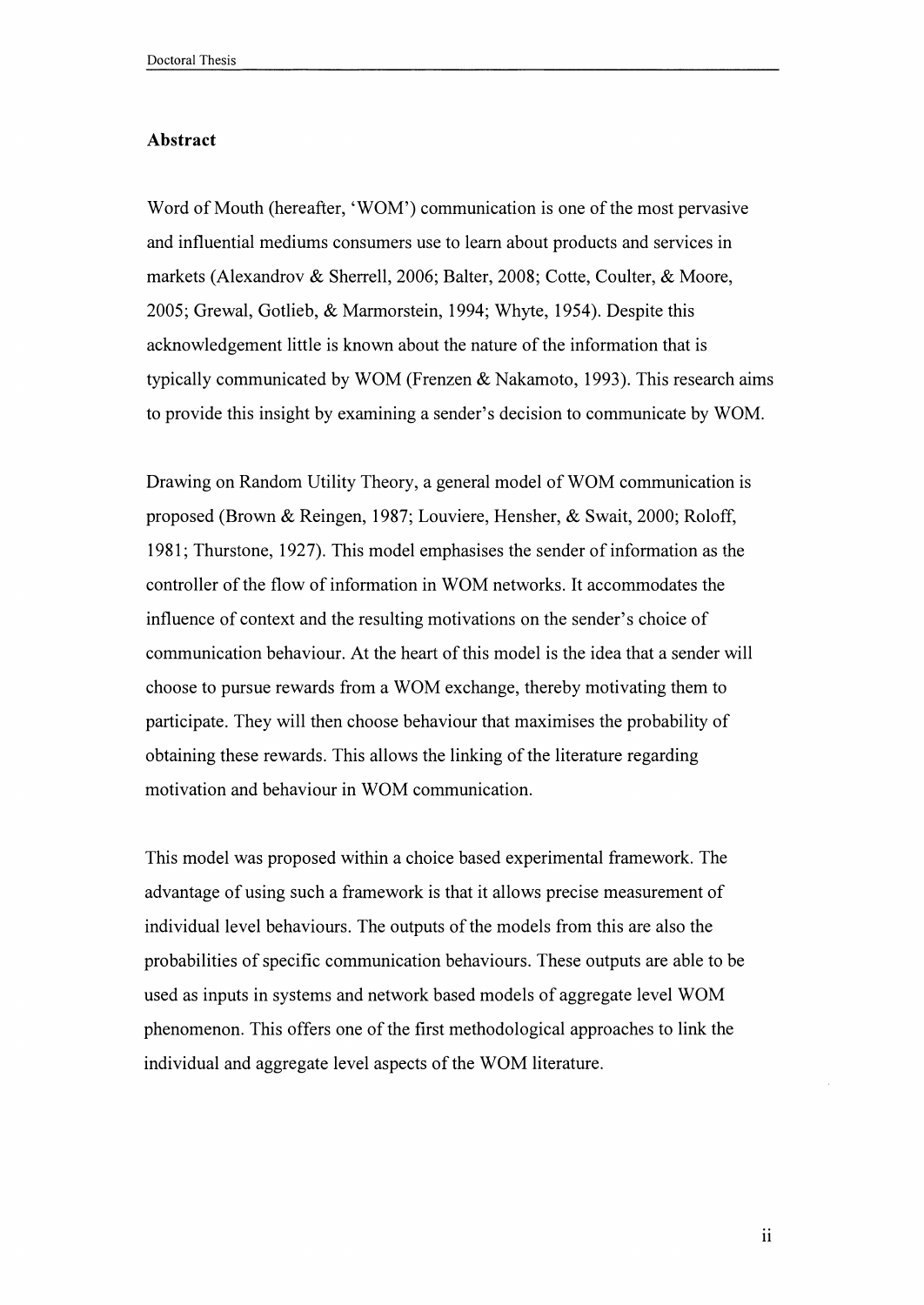To test the robustness of this model two particular classes of WOM are considered: assisting and covering. Assisting refers to the typical form of WOM in which a sender will offer genuine assistance to the receiver to help them make the 'best' decision given their preferences. Covering refers to a less typical form of WOM in which a sender wishes to appear to be offering help but in fact is attempting to be as obstructive as possible. These two classes of WOM offer a strong test of this new model.

The results of this research indicate that there is strong support for the underlying model used to link WOM context, sender motivation and sender behaviour. The estimation approach using Individual level scale adjusted Feasible Generalised Least Squares (FGLS) regression offered choice predictions that correlated 0.79 with the observed choice probabilities. The specific results regarding assisting and covering type WOM also provide new insight into these WOM forms.

It is found that a sender generally provides helpful information when assisting. This is achieved by providing information about relatively important product features, by confirming a receiver's existing knowledge to make them more certain in their beliefs, by expressing the facts in the information with certainty, and by using language that is unambiguous, i.e. terminology consistent with previous communications. Each of these types of information would allow the receiver to improve the quality of their decisions. One exception can be noted; the sender also chooses to communicate information of lower economic value even when assisting. More recent research into interpersonal communication suggests that this may be a manifestation of risk averse behaviour, whereby a sender does not wish to be responsible if a receiver suffers losses as a result of a decision (Young, Donald, Freeman, & Benn, 2008).

With regard to covering type WOM it is found that senders exhibit largely the same behaviour as when assisting with two critical exceptions. These are choosing to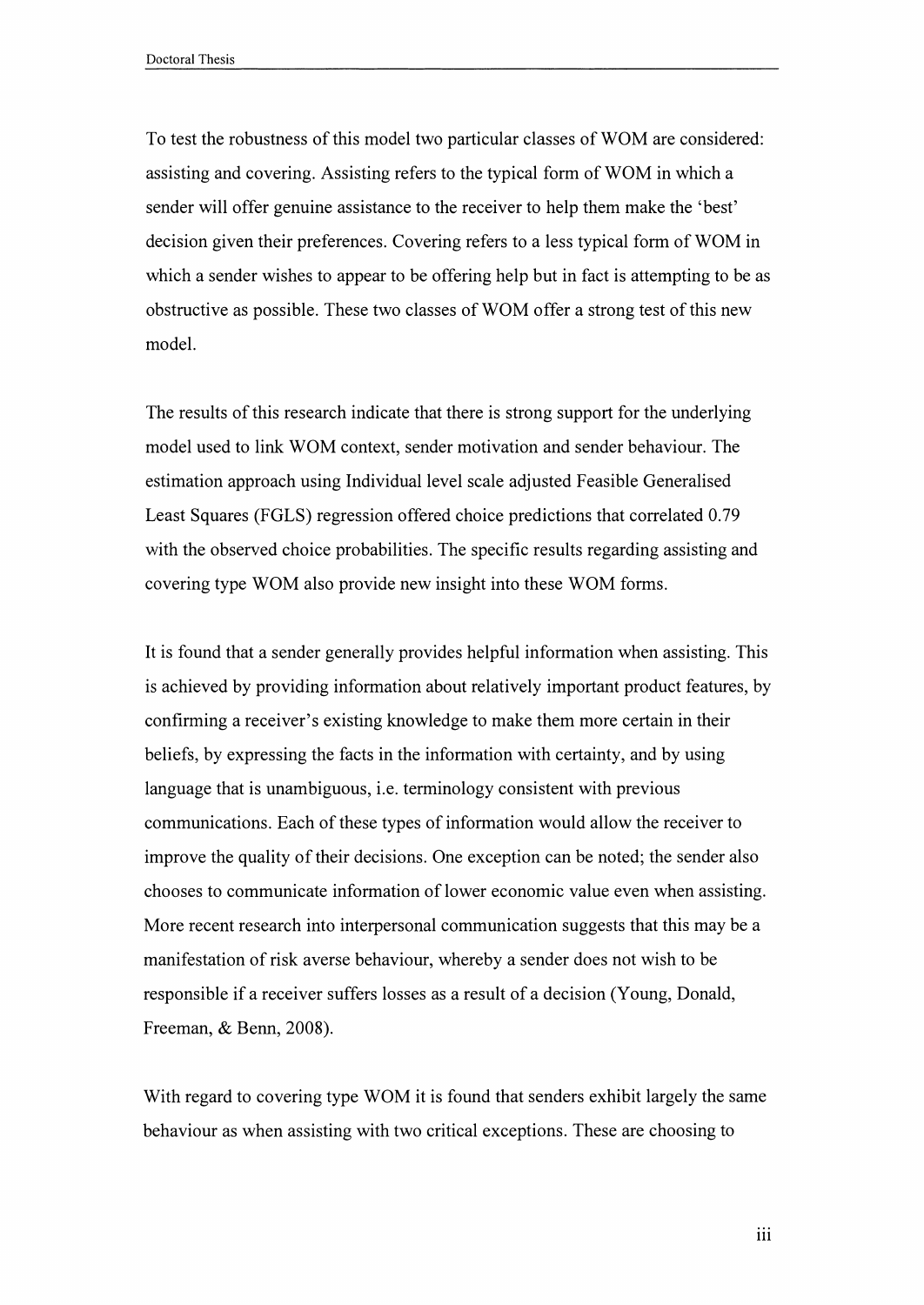communicate information in an uncertain manner, and using marginally more ambiguous language, that is, language using terminology less consistent with prior communications. The effect of both of these would be a dramatic reduction in the usefulness of the information for the receiver; however, the remaining similarity to assisting type WOM prevents the receiver from detecting this covert action.

Results from this research offer new insights into how consumers use WOM communication each day. Furthermore, a number of additional gender specific insights are obtained offering even greater detail regarding how individuals choose to communicate by WOM.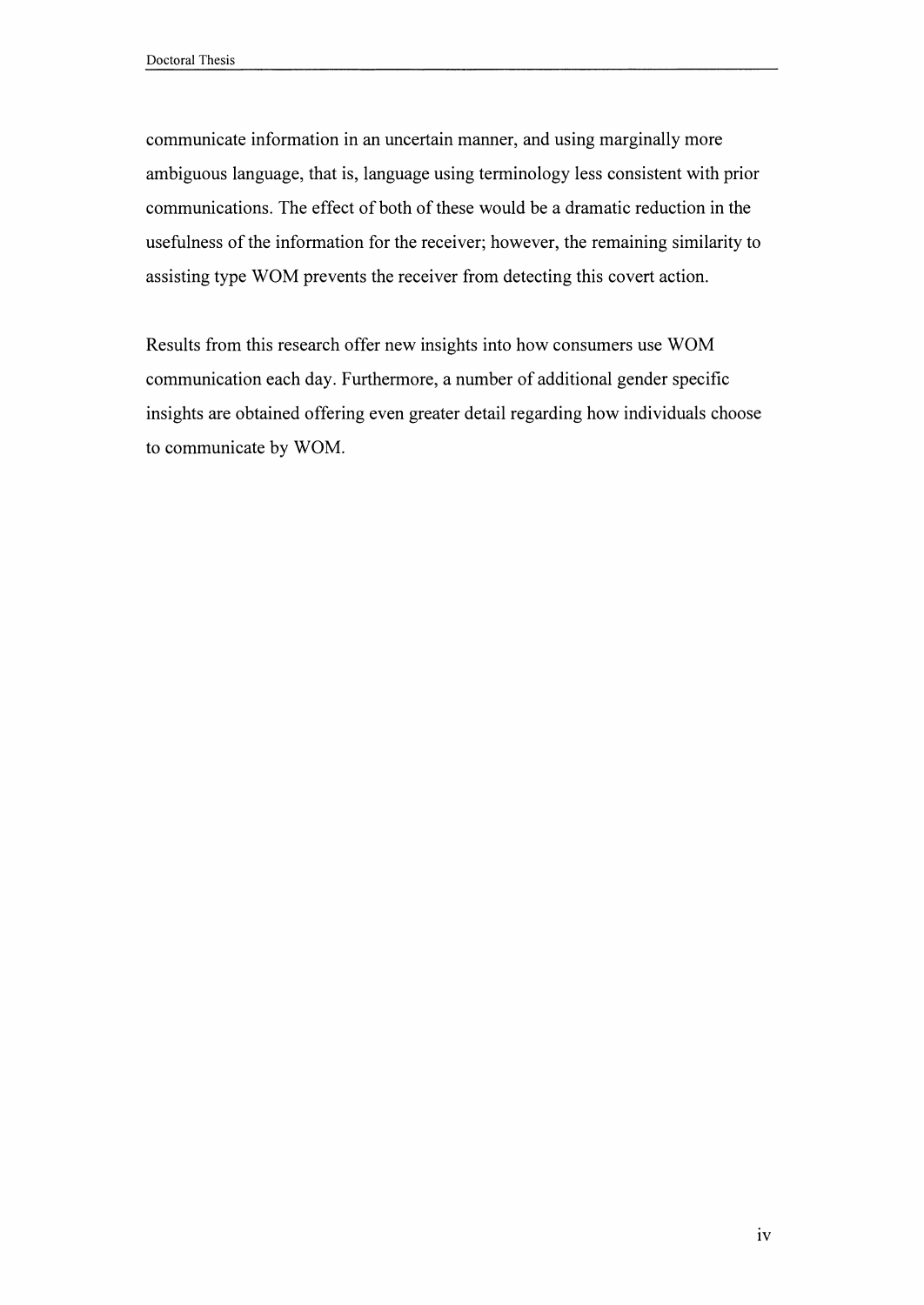## **Acknowledgements**

This PhD experience has had its trials and also moments ofwonder. It has helped me to discover things about myself and the world that I don't think I could have learned any other way.

I would like thank my supervisors Jordan Louviere and David Goldbaum for their wonderful help throughout. I cannot express my gratitude enough. Without their guidance I would have been lost, and without the standards they set I would not have been able to achieve half of what I have. From them I have learned to always think about where my research is leading and what future it holds. They helped to build a sense of wonder of research that will never leave.

I would also like to thank two rather important people from way back when who were critical to me being where I am today. They are Lyndsay Carruthers and Sara Denize. <sup>I</sup> can safely attribute my love of questioning to Lyndsay. I think she unknowingly put me on the path to where I am now. Sara was, and still is, another such person. She opened up the world of research to me as an undergraduate, and since then I have never looked back. It was Sara that first taught me the joys of research.

To everyone in the School of Marketing and the Centre for the Study of Choice I want to thank you for your advice and support. You have helped smooth out the bumps more times than I can count. Many disasters have been averted thanks to your efforts. A special thanks to Maria Lambides and Lynne Freeman for their advice, Jane Pong for her editing work, and Bart Frischknecht and Christine Ebling for their advice about my modelling.

To my family and friends, I can only say thank you for your patience and love throughout this whole experience. You have stuck with me through every high and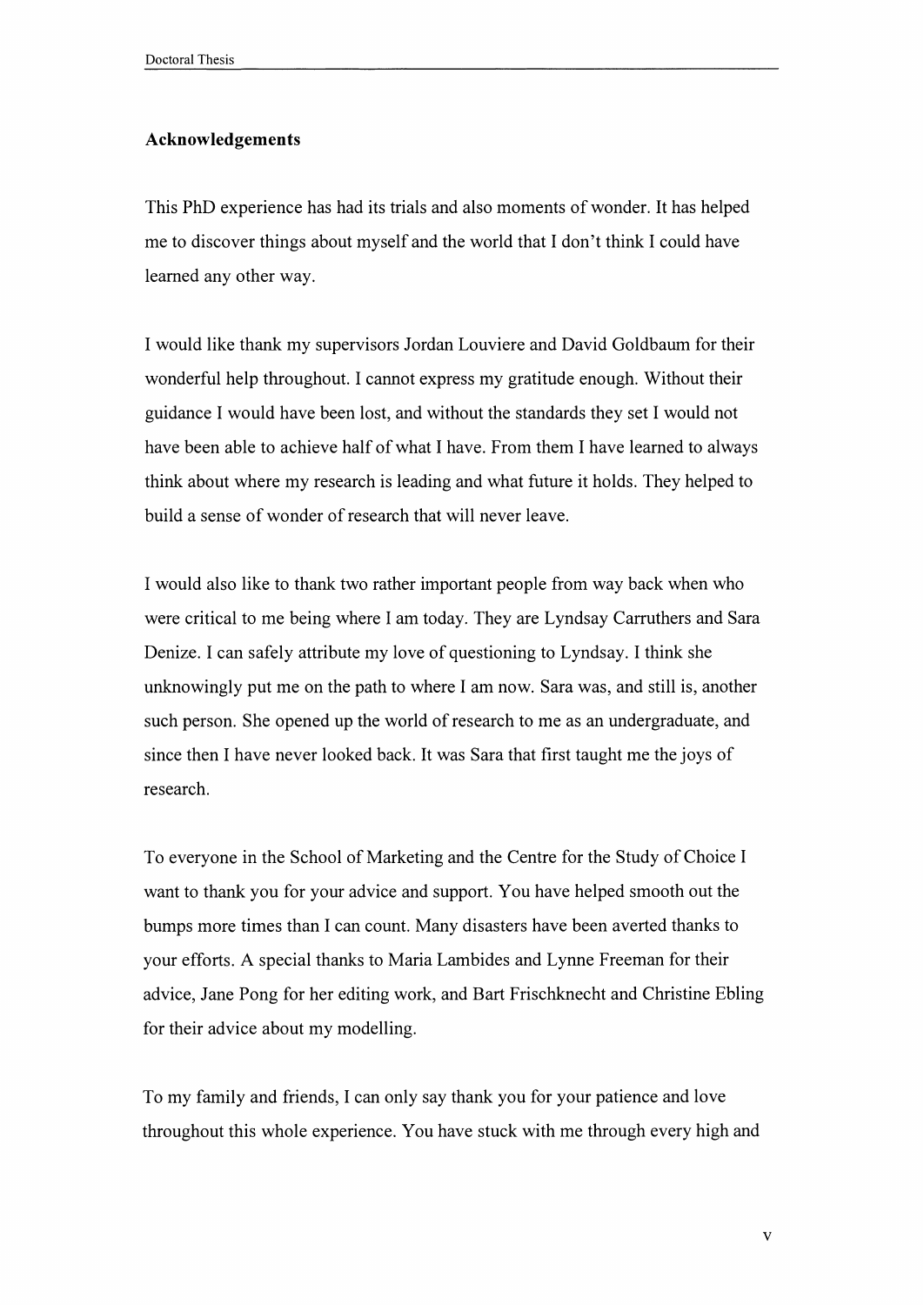low, without you there backing me up I would have stumbled many times. I love you all.

This has been an exciting adventure. I can't wait for the next...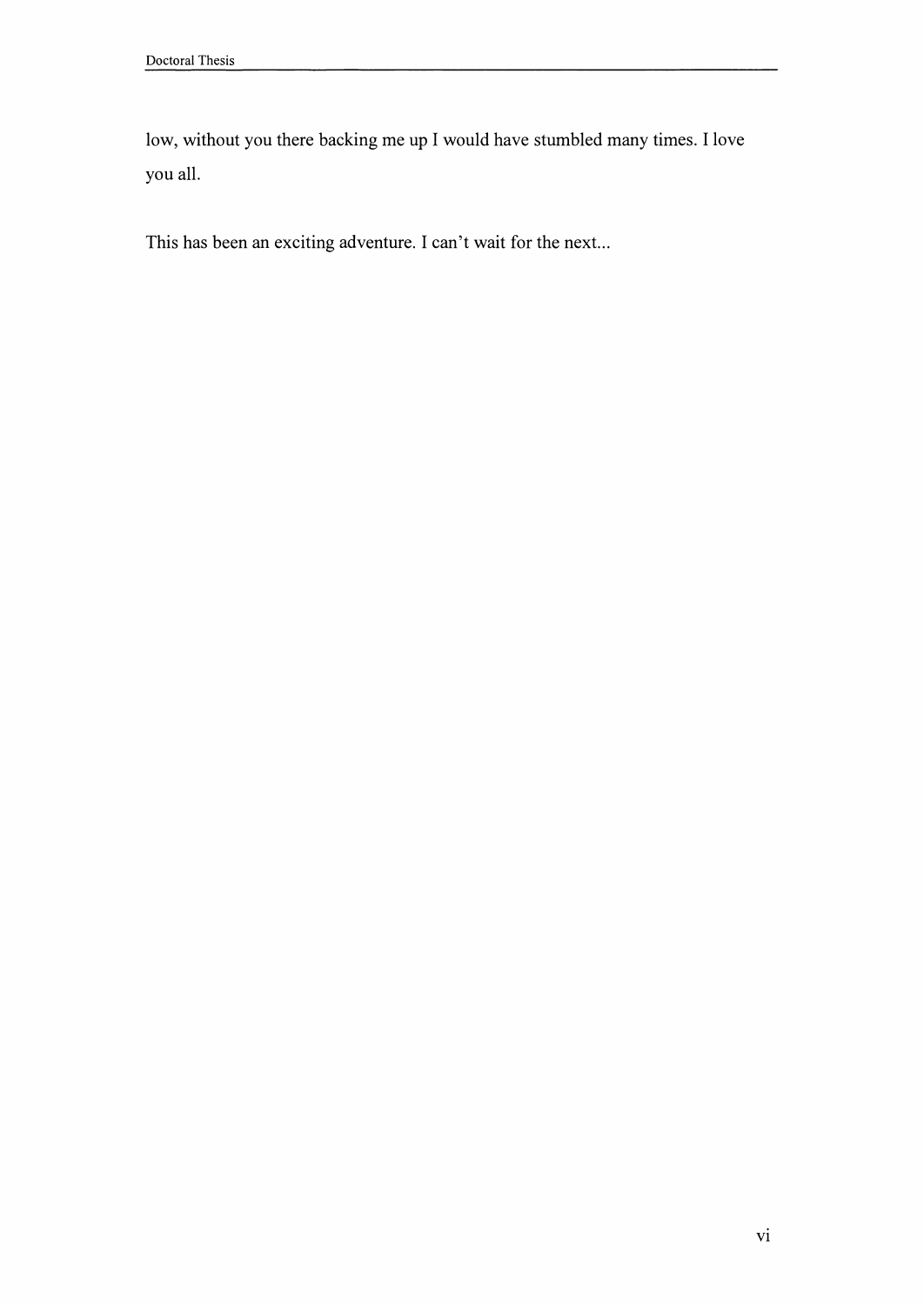## **Table of Contents**

| 2.1 Aggregate Level Literature: Social Network and Community Theories  13 |  |
|---------------------------------------------------------------------------|--|
|                                                                           |  |
|                                                                           |  |
|                                                                           |  |
|                                                                           |  |
| 2.2.2 Receiver Information Search and Acquisition Literature  22          |  |
|                                                                           |  |
|                                                                           |  |
|                                                                           |  |
|                                                                           |  |
|                                                                           |  |
|                                                                           |  |
|                                                                           |  |
|                                                                           |  |
|                                                                           |  |
|                                                                           |  |
|                                                                           |  |
| 3.2.2 Receiver and Consumer Decision Making Literature39                  |  |
|                                                                           |  |
| 4. A New General Theory: The Decision Making Process of WOM  42           |  |
|                                                                           |  |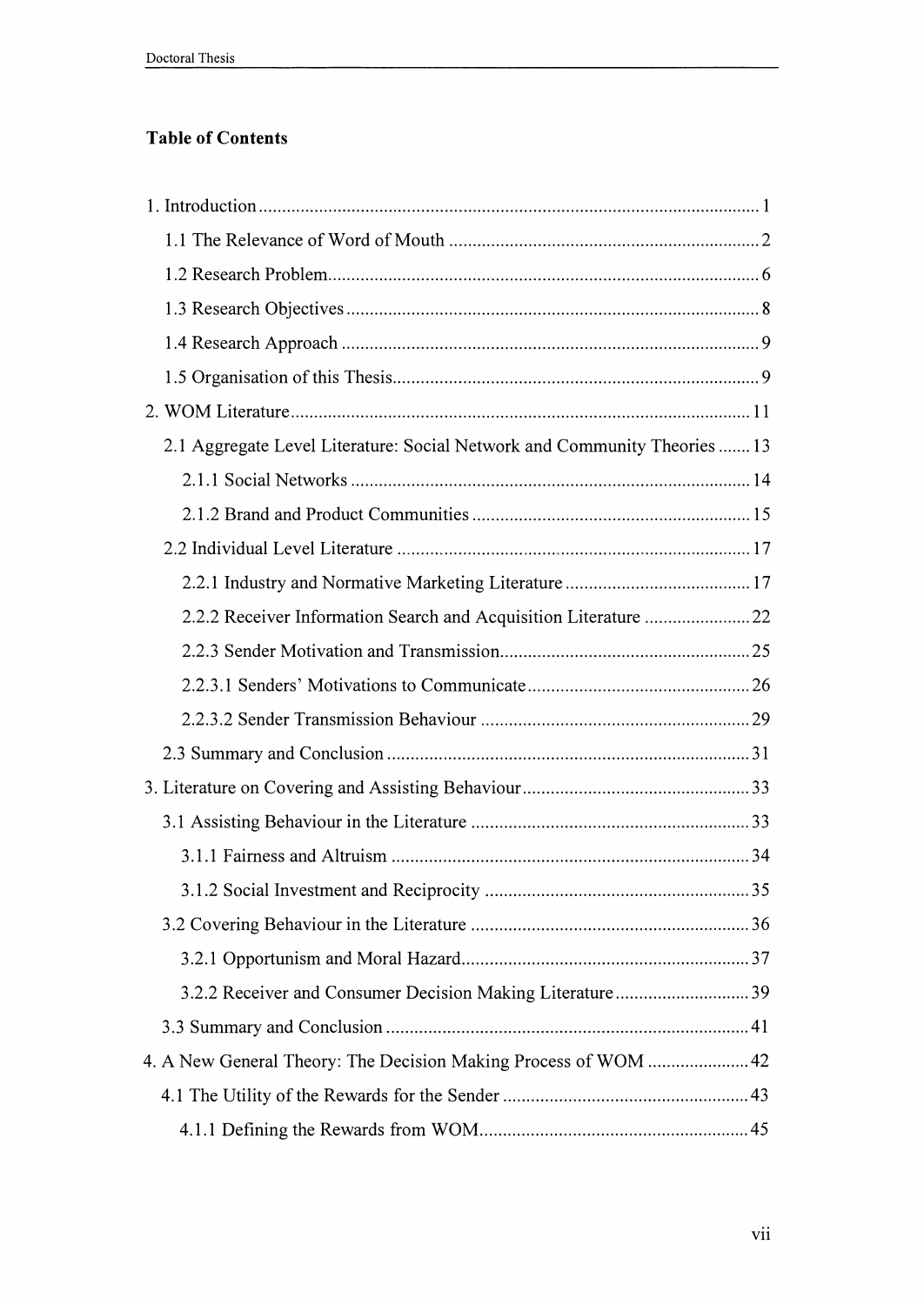| 4.5 Integration with Social Network and Systems Based Theory 67          |  |
|--------------------------------------------------------------------------|--|
| 5. Covering and Assisting: Classes of WOM Arising from this New Model 69 |  |
|                                                                          |  |
|                                                                          |  |
|                                                                          |  |
|                                                                          |  |
|                                                                          |  |
|                                                                          |  |
|                                                                          |  |
|                                                                          |  |
|                                                                          |  |
|                                                                          |  |
|                                                                          |  |
|                                                                          |  |
|                                                                          |  |
|                                                                          |  |
|                                                                          |  |
|                                                                          |  |
|                                                                          |  |
|                                                                          |  |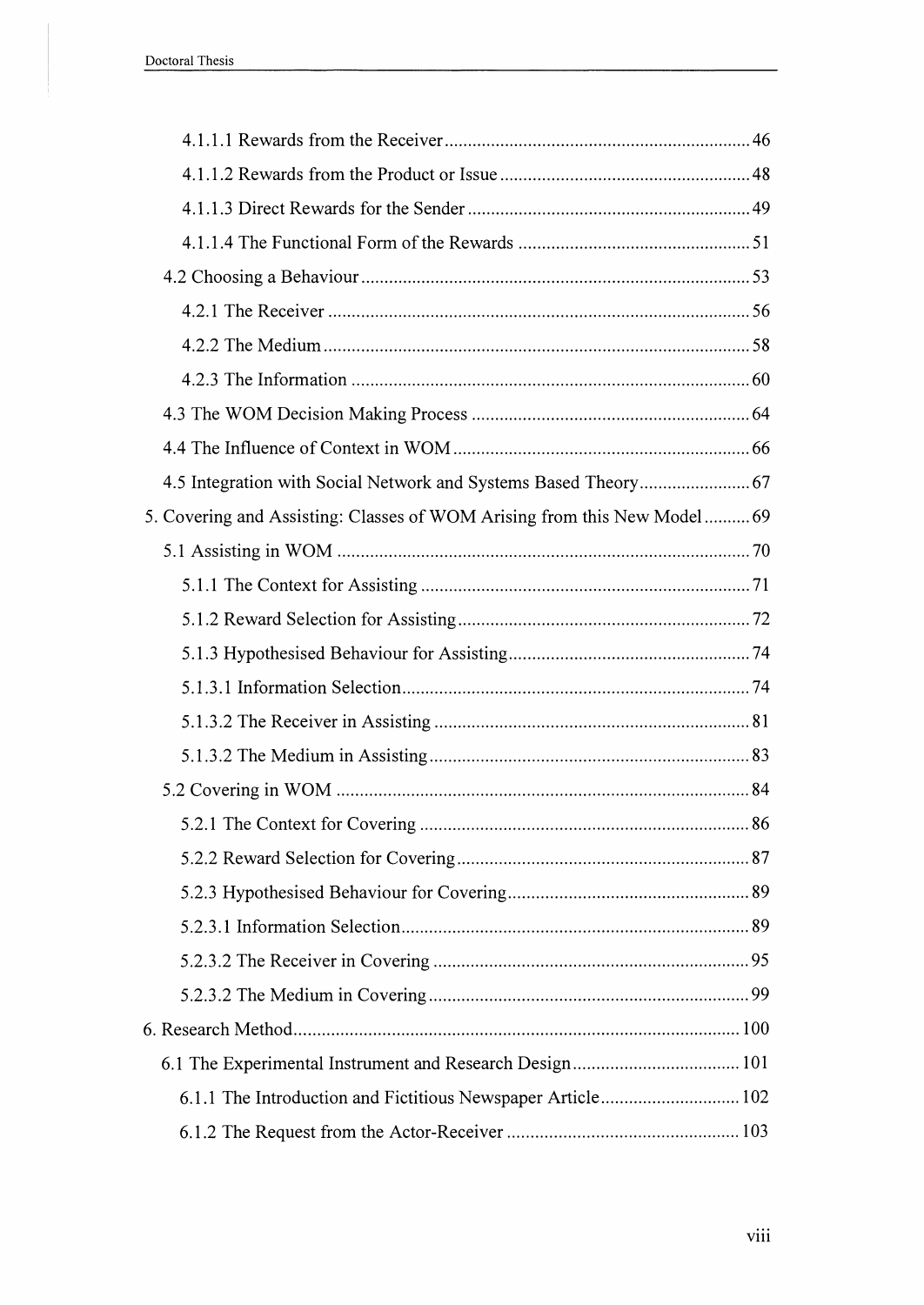| 6.1.3 The Choice Task: Information to Communicate to the Receiver  107         |
|--------------------------------------------------------------------------------|
|                                                                                |
|                                                                                |
|                                                                                |
|                                                                                |
|                                                                                |
|                                                                                |
|                                                                                |
|                                                                                |
|                                                                                |
|                                                                                |
|                                                                                |
|                                                                                |
|                                                                                |
|                                                                                |
|                                                                                |
|                                                                                |
|                                                                                |
|                                                                                |
|                                                                                |
|                                                                                |
|                                                                                |
|                                                                                |
|                                                                                |
|                                                                                |
|                                                                                |
|                                                                                |
|                                                                                |
| Appendix B: Fractional Factorial Used to Define the Experimental Statements202 |
| Appendix C: Statements for the Home Delivery Product Category 203              |